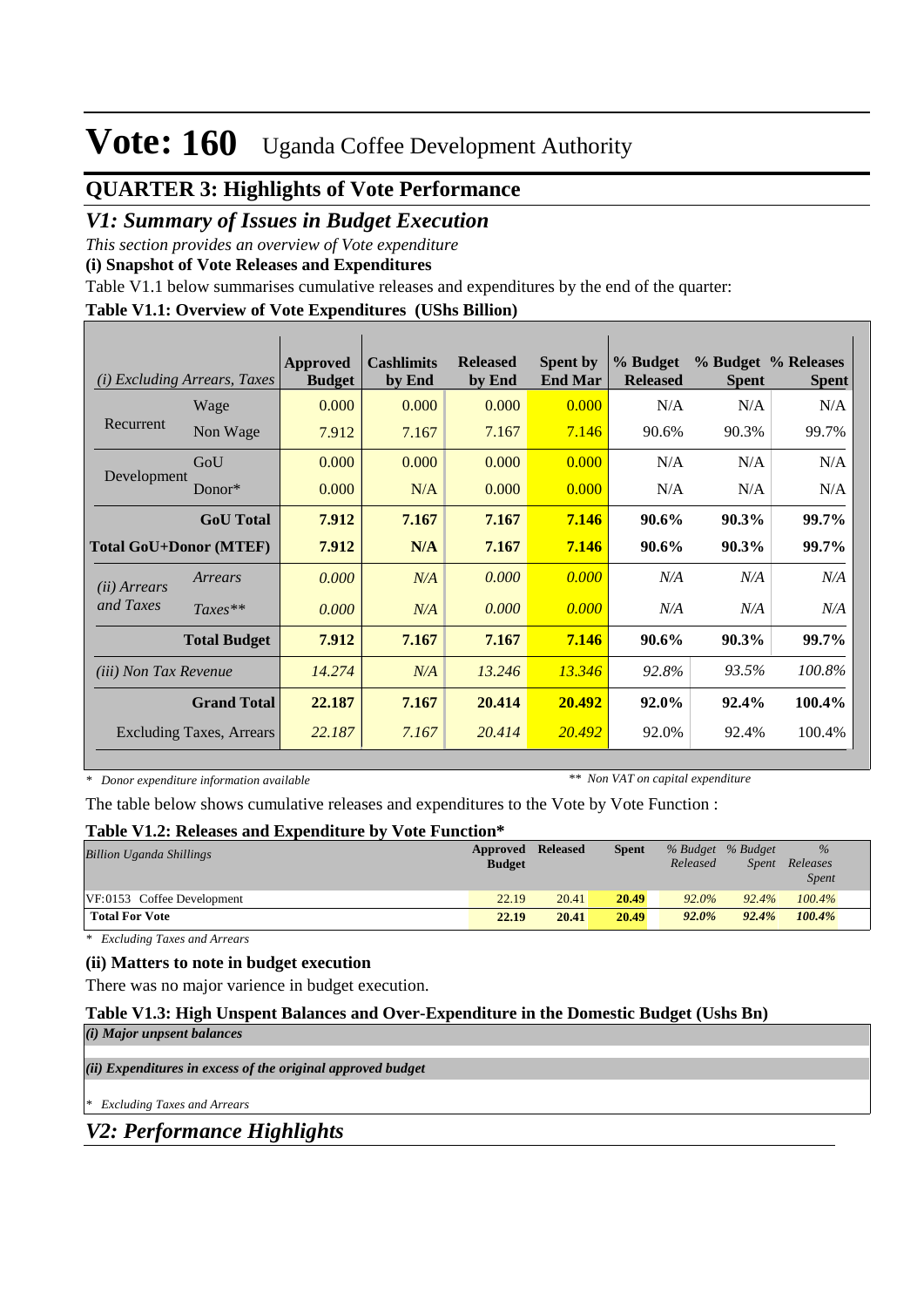## **QUARTER 3: Highlights of Vote Performance**

*This section provides highlights of output performance, focusing on key outputs and actions impelemented to improve section performance.*

### **Table V2.1: Key Vote Output Indicators and Expenditures\***

| <i>Vote, Vote Function</i><br><b>Key Output</b>           | <b>Approved Budget and</b><br><b>Planned outputs</b>                                                                                               | <b>Cumulative Expenditure</b><br>and Performance                                                                                     | <b>Status and Reasons for</b><br>any Variation from Plans |
|-----------------------------------------------------------|----------------------------------------------------------------------------------------------------------------------------------------------------|--------------------------------------------------------------------------------------------------------------------------------------|-----------------------------------------------------------|
| <b>Vote Function: 0153 Coffee Development</b>             |                                                                                                                                                    |                                                                                                                                      |                                                           |
| Output: 015301                                            | <b>Production, Research &amp; Coordination</b>                                                                                                     |                                                                                                                                      |                                                           |
| Description of Performance: - Raise 96 million seedlings; | 60.48 Million seedlings of<br>Robusta and 1.6 Million<br>seedlings Arabica                                                                         | Distributed 44.08 MT of seeds<br>(30.5 MT Robusta and<br>13.58MT Arabica)<br>- Raised 88.16 million<br>Seedlings (61 million Robusta | Activity on track                                         |
|                                                           | - 9.6 Million Agro Forestry<br>Tree Shade seedlings raised                                                                                         | seedlings and 27.16 million<br>Arabica seedlings)<br>- Provided Financial and                                                        |                                                           |
|                                                           | - 96 million seedlings potted.                                                                                                                     | Technical support to 3 seed<br>gardens producing 2.18 MT of                                                                          |                                                           |
|                                                           | - 200,000 CWD-R plantlets<br>distributed to at least 285 CWD- Ngetta 360 Kgs and Zombo 100<br>R Nursery operators                                  | seeds (Buginyanya 3 MT,<br>Kgs)                                                                                                      |                                                           |
|                                                           | - I million tissue culture<br>seedlings procured                                                                                                   | - Supported 27 mother gardens<br>with Nursery equipment (Hife<br>Nets, Metal bars, Timber,<br>Wheelbarrows, drums, Hoes,             |                                                           |
|                                                           | - Provision for weaning and<br>Hardening of 1 million                                                                                              | Spades, Shovels, Trowels, soil<br>sieves)<br>Allocated 25,000 Coffee Wilt                                                            |                                                           |
|                                                           | - Pests and diseases surveillance Disease Resistant seedlings to<br>carried out and reports<br>submitted.                                          | 60 mother gardens<br>- Secured 1 Service provider to                                                                                 |                                                           |
|                                                           | - Development of training and<br>awareness material for farmers.                                                                                   | undertake generation of 0.5<br>million CWD-R Tissue culture<br>plantlets<br>- Procured 3,200 liters of                               |                                                           |
|                                                           | - Set 1 acre demonstration on<br><b>Integrated pest Management</b><br>$(IPM)$ per district – 33 districts                                          | chemical for control of the<br>spread of the Black Twig Borer.<br>- Set up 34 IPM demonstration<br>sites in 34 Districts.            |                                                           |
|                                                           | - 3.34 million seedlings<br>distributed and planted by<br>identified Groups                                                                        | - Procured and distributed 20<br>Motorized spray pumps for<br>more effective spray impact and<br>speed up spraying.                  |                                                           |
|                                                           | - 0.905 million seedlings<br>planted by commercial coffee<br>farmers in total                                                                      | - Planted 45.904 million<br>Seedlings by farmers/farmer<br>groups, and veterans, benefiting<br>a total of 214,775 households.        |                                                           |
|                                                           | - 250 farmers establish 1 acre<br>demonstration plots.                                                                                             | - Planted 0.54 Million seedlings<br>by 32 commercial farmers<br>- Established 250 demonstration                                      |                                                           |
|                                                           | - 5 districts per region involving plots (1 acre each)<br>50 farmers each, participate in<br>farmer competitions (Prizes<br>include; hand pulpers, | - Conducted farmers<br>competitions in 25 Districts<br>where 1,250 farmers                                                           |                                                           |
|                                                           | tarpaulins, bicycles, radios, and<br>solar panels)<br>- 50 Coffee farms demonstrate                                                                | participated<br>- Set up 50 coffee farms<br>demonstrating soil and water<br>management in the 10 districts.                          |                                                           |
|                                                           |                                                                                                                                                    |                                                                                                                                      |                                                           |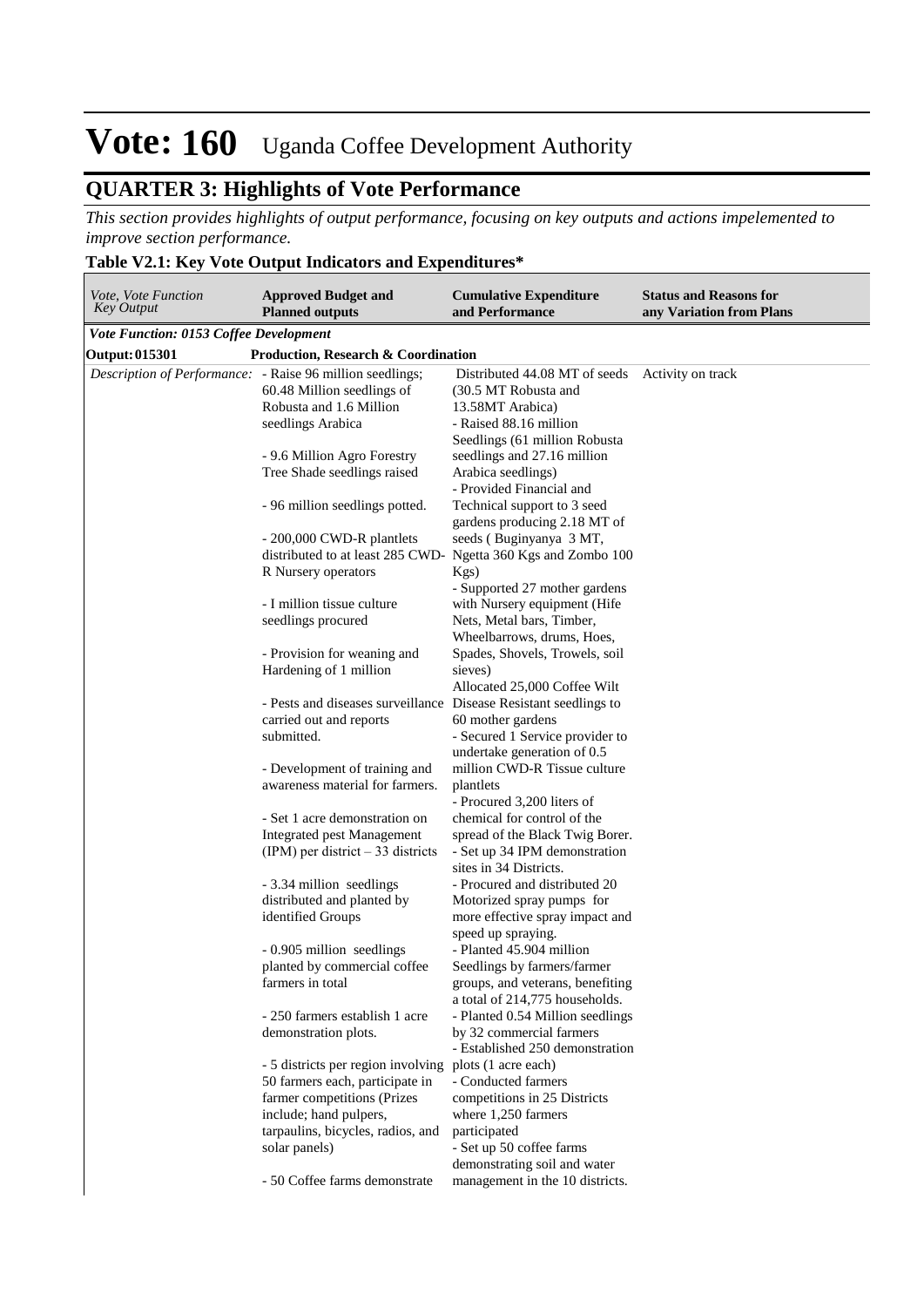# **QUARTER 3: Highlights of Vote Performance**

| <i>Vote, Vote Function</i><br><b>Key Output</b> | <b>Approved Budget and</b><br><b>Planned outputs</b>             | <b>Cumulative Expenditure</b><br>and Performance                   | <b>Status and Reasons for</b><br>any Variation from Plans |
|-------------------------------------------------|------------------------------------------------------------------|--------------------------------------------------------------------|-----------------------------------------------------------|
|                                                 | appropriate soil and water                                       | - Supported 25 farmers with                                        |                                                           |
|                                                 | management practices for hilly                                   | water harvesting facilities -                                      |                                                           |
|                                                 | areas.                                                           | water tanks; 25 farmers                                            |                                                           |
|                                                 | - 5 farmers per region are                                       | supported with polythene sheets.<br>- Registered all farmer groups |                                                           |
|                                                 | supported to establish<br>water                                  | practicing sustainable coffee                                      |                                                           |
|                                                 | harvesting facilities – water                                    | production.                                                        |                                                           |
|                                                 | tanks                                                            | - Trained 8 farmer groups in<br>Kasese, Nebbi, Sironko,            |                                                           |
|                                                 | - 5 farmers per region are                                       | Kapchorwa, Bushenyi, Bukwo,                                        |                                                           |
|                                                 | supported to establish<br>water                                  | Kween, Bulambuli)                                                  |                                                           |
|                                                 | harvesting facilities – water                                    | - Supported 1 group; Kibinge                                       |                                                           |
|                                                 | ponds using polythene sheets.                                    | Coffee Farmers Co-operative.<br>- 360,000 seedlings planted;       |                                                           |
|                                                 | - 15 farmer groups mapped and                                    | (Ugacof-180,000, UCFA-                                             |                                                           |
|                                                 | input into a GIS system and                                      | 140,000, NIHACOFA $-40,000$ )                                      |                                                           |
|                                                 | maps generated.                                                  | - Soil analysis report submitted                                   |                                                           |
|                                                 |                                                                  | by UF and presented to                                             |                                                           |
|                                                 | - Ten (10) farmer groups (in<br>Kasese, Kisoro, Nebbi, Sironko,  | Stakeholders.<br>- Action plan developed for                       |                                                           |
|                                                 | Kapchorwa, Bushenyi, Ibanda,                                     | implementation of the                                              |                                                           |
|                                                 | Bukwo, Kween, Bulambuli)                                         | recommendations in the report.                                     |                                                           |
|                                                 | trained                                                          | - Manuals on sustainable coffee                                    |                                                           |
|                                                 | 3 farmer groups supported to                                     | production procured and used                                       |                                                           |
|                                                 | access external markets.                                         | for farmer training.                                               |                                                           |
|                                                 |                                                                  | - 1 Certification supported.                                       |                                                           |
|                                                 | - 200,000 seedlings planted by<br>the farmer groups; Gumutindo,  | - 322 store registered and<br>licensed                             |                                                           |
|                                                 | Bukhonzo organics, Kawacom,                                      | - 162 primary processing                                           |                                                           |
|                                                 | NIHACOFA and Ankole                                              | factories licensed.                                                |                                                           |
|                                                 | Processors                                                       | - Carried 22 training sessions                                     |                                                           |
|                                                 |                                                                  | for 300 buyers, processors,                                        |                                                           |
|                                                 | - Different soil characteristics<br>identified & coffee marketed | covering quality aspects and<br>coffee regulations.                |                                                           |
|                                                 | according to location                                            | - 2 Multi-stakeholder task force                                   |                                                           |
|                                                 |                                                                  | set up for quality improvement                                     |                                                           |
|                                                 | - 1000 copies of manual printed<br>& distributed                 | in South Western and Eastern<br>regions.                           |                                                           |
|                                                 |                                                                  | - 3 Regional Taskforce set up                                      |                                                           |
|                                                 | - 3 Certifications attained.                                     | for Quality improvement in                                         |                                                           |
|                                                 |                                                                  | Central, Western, and Northern                                     |                                                           |
|                                                 | - 500 Buyers' Stores registered                                  | Regions.                                                           |                                                           |
|                                                 | and licensed                                                     | - Carried out 192 training                                         |                                                           |
|                                                 | - 300 Primary Processing                                         | sessions attracting 19,520<br>farmers                              |                                                           |
|                                                 | <b>Factories Licensed</b>                                        | - All nurseries supplying                                          |                                                           |
|                                                 |                                                                  | seedlings were certified.                                          |                                                           |
|                                                 | - 20 Export Grading factories                                    | - Facilitated 21 District                                          |                                                           |
|                                                 | registered and licensed                                          | platforms to organize coffee<br>shows in 13 Districts              |                                                           |
|                                                 | - 250 Processors and Buyers                                      | - Held 9 Meetings of the NSC                                       |                                                           |
|                                                 | trained on; Hygiene                                              | and discussed Finalization on                                      |                                                           |
|                                                 | requirements, Processing                                         | extension materials, Proposal                                      |                                                           |
|                                                 | standards and Coffee regulations for a Pilot District Project on | Training Extension staff and                                       |                                                           |
|                                                 | - Set up 1 field quality                                         | farmers on Sustainable coffee                                      |                                                           |
|                                                 |                                                                  |                                                                    |                                                           |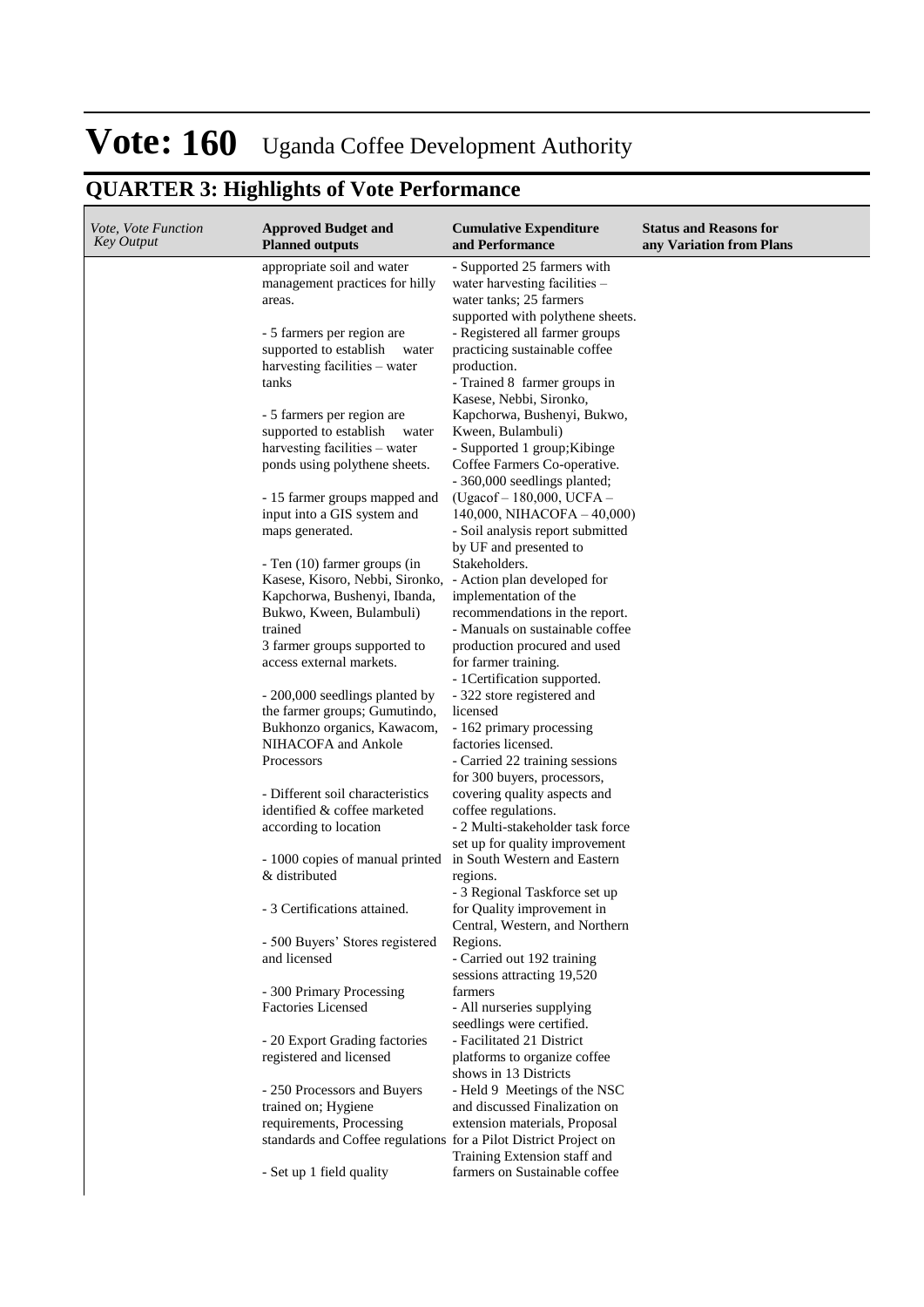## **QUARTER 3: Highlights of Vote Performance**

| Vote, Vote Function<br><b>Key Output</b>                                                               | <b>Approved Budget and</b><br><b>Planned outputs</b>                                                                                                                                                                                                                                                                                                                                                                                                                                                                                                                                                                                                                                                                                                                                                                                                                                                              | <b>Cumulative Expenditure</b><br>and Performance                                                                                                                                                                                                                                                                                                                                                                                                                                                                                                                                                                                                                                                          | <b>Status and Reasons for</b><br>any Variation from Plans |
|--------------------------------------------------------------------------------------------------------|-------------------------------------------------------------------------------------------------------------------------------------------------------------------------------------------------------------------------------------------------------------------------------------------------------------------------------------------------------------------------------------------------------------------------------------------------------------------------------------------------------------------------------------------------------------------------------------------------------------------------------------------------------------------------------------------------------------------------------------------------------------------------------------------------------------------------------------------------------------------------------------------------------------------|-----------------------------------------------------------------------------------------------------------------------------------------------------------------------------------------------------------------------------------------------------------------------------------------------------------------------------------------------------------------------------------------------------------------------------------------------------------------------------------------------------------------------------------------------------------------------------------------------------------------------------------------------------------------------------------------------------------|-----------------------------------------------------------|
|                                                                                                        | improvement teams per Region<br>to have 1 Week Crackdown per<br>Main season:<br>- 384 training sessions carried<br>out and 38,400 Farmers trained<br>on GAPs.<br>- All Seed gardens and<br>Nurseries certified and issued<br>with certificates<br>- 30 Coffee Platforms<br>facilitated to carry out coffee<br>activities; Quality improvement<br>Organize and participate in<br>Coffee shows<br>- National Steering committee<br>meets monthly to discuss value<br>chain activities<br>Inputs Dealers, Farmers,<br>Researchers and other<br>stakeholder linkage strengthened programmes<br>- Annual stakeholder Meeting<br>held attended by at least 200<br>stakeholders; new strategies<br>presented and views collected,<br>New developments in Coffee<br>Research, Trends along the<br>value chain and other initiatives<br>are discussed.<br>- Inter-Regional Farmers Study<br>Tours undertaken ; (Eastern to | production systems, Discussed<br>recommendations on evaluation<br>of the Coffee Platforms and<br>preparations for the ASHM<br>- The ASHM of the coffee<br>platform held.<br>- Held 21 Coffee shows were<br>attracting over 23,000 show<br>goers.<br>- 4 Inter regional farmers tours<br>carried out. (Eastern to Central;<br>Western to South Western;<br>South – Western to Central;<br>Central to South Western)<br>- 2,400 Minutes of air time on<br>10 radio stations was used to air<br>messages on GAPs,<br>Management of Diseases and<br>Pests especially BCTB and<br>Guidelines on planting.<br>- Attended ASIC in Columbia.<br>- Coffee research provided with<br>financial support for Research |                                                           |
|                                                                                                        | Northern; Northern to Western;<br>Western to Eastern;<br>South/Western to Central:<br>Central to South/Western)                                                                                                                                                                                                                                                                                                                                                                                                                                                                                                                                                                                                                                                                                                                                                                                                   |                                                                                                                                                                                                                                                                                                                                                                                                                                                                                                                                                                                                                                                                                                           |                                                           |
|                                                                                                        | - 100 farmers per region learn<br>new GAPs; Improved GAPS<br>and coffee quality                                                                                                                                                                                                                                                                                                                                                                                                                                                                                                                                                                                                                                                                                                                                                                                                                                   |                                                                                                                                                                                                                                                                                                                                                                                                                                                                                                                                                                                                                                                                                                           |                                                           |
|                                                                                                        | - 10 Radio Stations used to air<br>programmes covering season<br>based activities and new<br>developments in the value chain                                                                                                                                                                                                                                                                                                                                                                                                                                                                                                                                                                                                                                                                                                                                                                                      |                                                                                                                                                                                                                                                                                                                                                                                                                                                                                                                                                                                                                                                                                                           |                                                           |
|                                                                                                        | - Attend the Global Robusta<br>Conference                                                                                                                                                                                                                                                                                                                                                                                                                                                                                                                                                                                                                                                                                                                                                                                                                                                                         |                                                                                                                                                                                                                                                                                                                                                                                                                                                                                                                                                                                                                                                                                                           |                                                           |
| Performance Indicators:<br>Number of Coffee District<br>Platforms facilitated for<br>coffee activities | 8,000                                                                                                                                                                                                                                                                                                                                                                                                                                                                                                                                                                                                                                                                                                                                                                                                                                                                                                             | 21                                                                                                                                                                                                                                                                                                                                                                                                                                                                                                                                                                                                                                                                                                        |                                                           |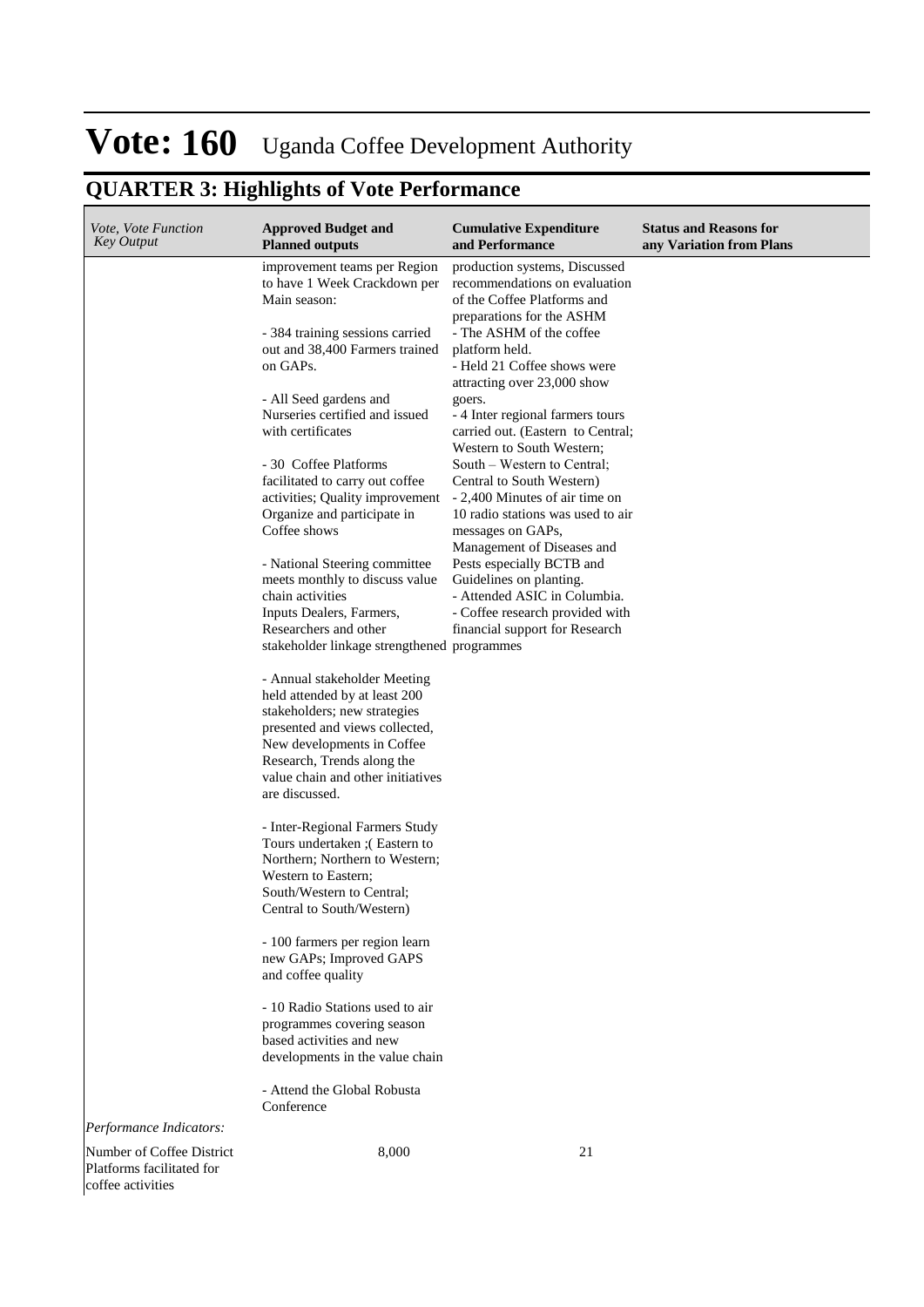| <i>Vote, Vote Function</i><br><b>Key Output</b>                                                | <b>Approved Budget and</b><br><b>Planned outputs</b> | <b>Cumulative Expenditure</b><br>and Performance | <b>Status and Reasons for</b><br>any Variation from Plans |          |
|------------------------------------------------------------------------------------------------|------------------------------------------------------|--------------------------------------------------|-----------------------------------------------------------|----------|
| No. of coffee seedlings<br>produced (million)                                                  | 59                                                   |                                                  | 88.16                                                     |          |
| No. of Coffee Wilt Disease<br>Resistant (CWDr) Mother<br>Gardens Established $\&$<br>Supported | 6                                                    |                                                  | 27                                                        |          |
| <b>Output Cost:</b>                                                                            | UShs Bn:                                             | 12.283<br>UShs Bn:                               | 102.5%<br>% Budget Spent:<br>12.595                       |          |
| <b>Vote Function Cost</b>                                                                      | $UShs$ $Bn$ :                                        | 22.187 UShs Bn:                                  | 20.492 % Budget Spent:                                    | 92.4%    |
| <b>Cost of Vote Services:</b>                                                                  | $UShs Bn$ :                                          | 22.187 UShs Bn:                                  | $20.492$ % Budget Spent:                                  | $92.4\%$ |

### **QUARTER 3: Highlights of Vote Performance**

*\* Excluding Taxes and Arrears*

Distributed 8.6 MT of Robutsta seed raising 17.2 million seedlings (5.8 MT of Arabica distributed raising 11.6 million seedlings). Financial and Technical support given to seed gardens, except Nyamigogo. - Production todate; Buginyanya 3 MT, Ngetta 360 Kgs, Zombo 100 Kgs. 27 mother gardens supported with Nursery equipment(Hife Nets, Metal bars, Timber, Wheelbarrows, drums, Hoes, Spades, Shovels, Trowels, soil sieves).Distributed 20 Motorized spray pumps for more effective spray impact and speed up spraying. 10 farmer groups in Zombo, Sironko, Bushenyi, Kween, Bulambuli identified for training. 75 stores registered and licensed 22 primary processing factories . 10 raining sessions carried out for 120 buyers, processors, covering quality aspects and coffee regulations. 114 training sessions carried out attracting 10,260 farmers. 600 Minutes of air time on 10 radio stations was used to air messages on GAPs, Management of Diseases and Pests especially BCTB, Guidelines on planting.

Quality of coffee in the field in terms out- turn, 17 samples (13 Robusta  $\&$  4 Arabica) analyzed, Natural Robusta: MC ave. 12.92% & OT ave. 87.83%, Natural Arabica: MC ave. 12.65% & OT ave. 84.80%. Screen retention; Natural Robusta: SC 1800: 21.65%, SC 1500: 57.45% & SC 1200: 20.91%, Natural Arabica: SC 1700: 57.98%, SC 1600: 20.33%, SC 1500: 8.98% & <SC 1500: 13.30%

3 quality reports disseminated January, February and March. 58 farmers, processors and primary processors trained in Ibanda and Bunyaruguru . 28 samples of finished products analyzed for trends. 34 new samples of finished products collected for liquoring. 130 FAQ samples analysed at export level, Natural Robusta(115 samples) & Natural Arabica(15 samples), Natural Robusta: MC Ave. 12.58%, Abv. SC 1500- 77.44% & OT ave.: 87.38%m, Natural Arabica: MC ave. 13.50%, Abv. SC 1600- 71.05% & OT ave. 78.45%. Screen retention Natural Robusta: SC 1800: 17.23%, SC 1500: 60.43% & SC 1200: 22.86%, Natural Arabica: SC 1700: 48.80%, SC 1600: 22.25%, SC 1500: 10.50% & <SC 1500: 18.45%

Inspected & loaded for export 0.865m bags (Robusta 0.654, Arabica 210252. 2626 QCs issued, 2194 ICO certificates issued

400 R & Q protocols printed, 18 sector participants trained in Basic Quality Control and attached to field – export grading factories to bolster skills on processing, storage and logistics. 2 field visits conducted for 18 sector participants training in Basic Quality Control to Kapchorwa and Bushenyi, 100 farmers trained from Northern Uganda – Lira (25), Oyam (25), Zombo (25) and Nebbi (25), 15 roasters and 9 brewers trained in Brewing, blending and roasting techniques, Meeting held between 15 roasters and UCDA quality Department on improving the quality of finished products on the market, Trained 100 primary processors and traders in Kayunga town (19), Kayunga Ekisemu (46) and Mukono (35) on FAQ grading, GPHPs and cupping of coffee.

Promotion of domestic coffee consumption held under the program- "Coffee on the Road" in Mbarara (300 people) and Ntungamo (500 people) and Masaka (250 people) , 43194 bags (2591.64 tons) exported to Asia region, China (5354), Korea (5754), Japan (14830), Taiwan (300) & Singapore (16956). 139,604 bags (8376.24 tons) exported to the Arab world. Morocco (4550) & Sudan (135054). Participated in the 12th African Fine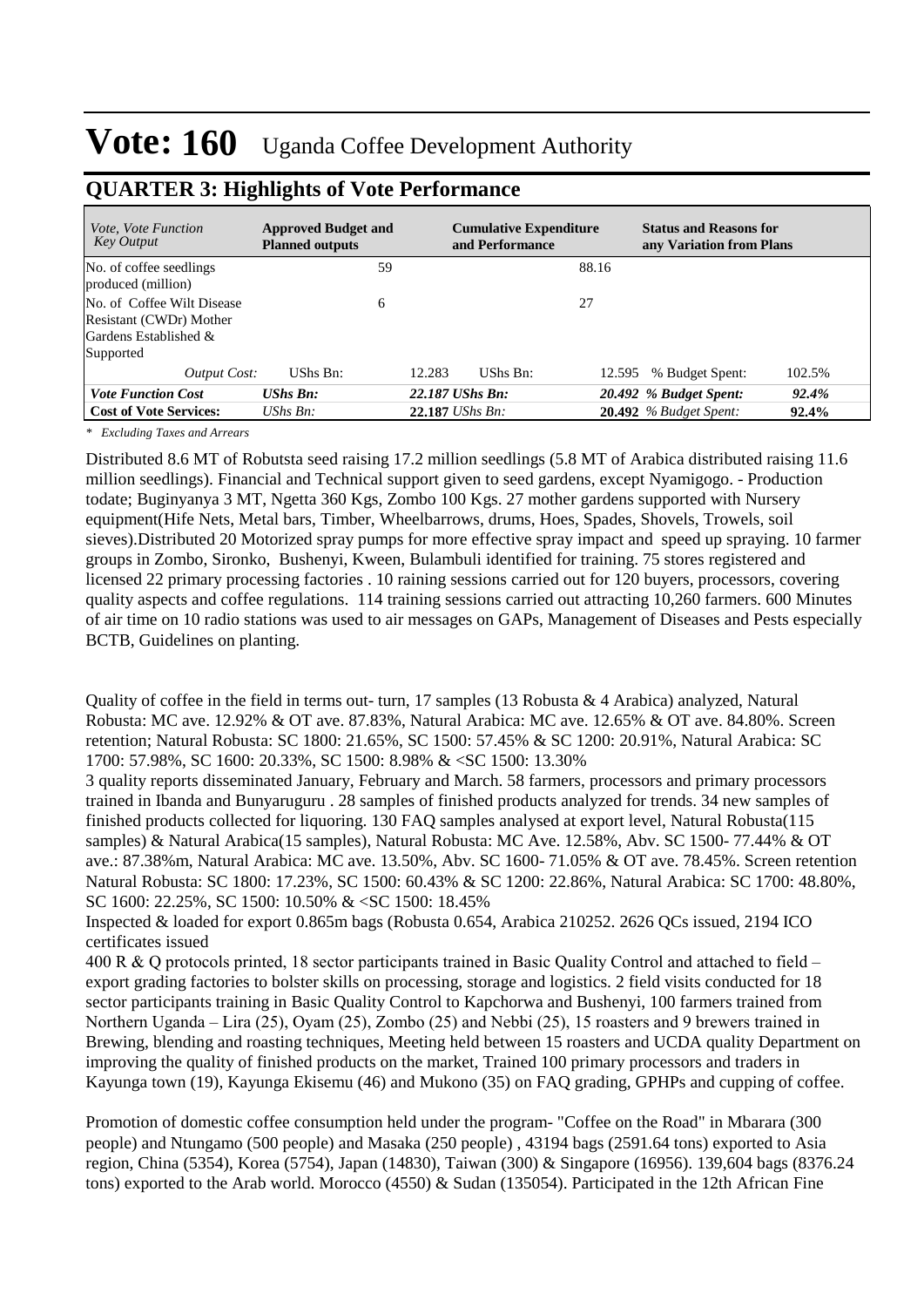## **QUARTER 3: Highlights of Vote Performance**

Coffees exhibition in Nairobi, Kenya. Uganda hosted the 1st Coffee Origin tour attracting 11 coffee buyers from USA. Participated in the International Coffee Organization meeting in London, United Kingdom.

In Northern Uganda 632 Kgs of seed distributed raising 1.264 million seedlings . 6 CBNs formed and registered. 15 Kgs of shade tree distributed during the period. 1 workshop conducted for coffee buyers and traders. 2 FFS sessions conducted, with 30 farmers participating. 137.4MTof Kiboko marketed by farmers.

| <b>Planned Actions:</b>                                                                                                                                                                                                                                | <b>Actual Actions:</b>                                                      | <b>Reasons for Variation</b>                                                |
|--------------------------------------------------------------------------------------------------------------------------------------------------------------------------------------------------------------------------------------------------------|-----------------------------------------------------------------------------|-----------------------------------------------------------------------------|
| Vote: 160 Uganda Coffee Development Authority                                                                                                                                                                                                          |                                                                             |                                                                             |
| Vote Function: 01 53 Coffee Development                                                                                                                                                                                                                |                                                                             |                                                                             |
| - Raise 96 million seedlings                                                                                                                                                                                                                           | Raised 88.16 million Seedlings (61)<br>million Robusta seedlings and 27.16  | Activity on truck                                                           |
| - Support 30 CWD Mother gardens to<br>produce 10,000 cuttings                                                                                                                                                                                          | million Arabica seedlings                                                   |                                                                             |
| - Procure 1 million tissue culture seedlings                                                                                                                                                                                                           |                                                                             |                                                                             |
| - Distribute amd plant 3.34 million<br>seedlings                                                                                                                                                                                                       |                                                                             |                                                                             |
| - Support the establishment of a Coffee<br>Research Institute and a Coffee Research<br>Trust Fund to ensure sustainable financing<br>for coffee research as well as<br>strengthening the linkages among coffee<br>research, development and extension. | A coffee Research Institute has been<br>established.                        | Activity on track, A National Research<br>Agenda on coffee is being drafted |
| Vote: 160 Uganda Coffee Development Authority                                                                                                                                                                                                          |                                                                             |                                                                             |
| Vote Function: 01 53 Coffee Development                                                                                                                                                                                                                |                                                                             |                                                                             |
| - Amend the 1991 Coffee Statute<br>- Review and revise the 1994 Coffee                                                                                                                                                                                 | Position paper on review of the coffee<br>law developed. Preparation of the | Activity on track                                                           |
| Regulations                                                                                                                                                                                                                                            | <b>Cabinet Memo ongoing</b>                                                 |                                                                             |

**Table V2.2: Implementing Actions to Improve Vote Performance**

## *V3: Details of Releases and Expenditure*

*This section provides a comprehensive summary of the outputs delivered by the Vote and further details of Vote expenditures by Vote Function and Expenditure Item.*

#### **Table V3.1: GoU Releases and Expenditure by Output\***

| <b>Billion Uganda Shillings</b>            | Approved      | <b>Released</b> | <b>Spent</b> | $%$ GoU       | $%$ GoU       | $%$ GoU      |
|--------------------------------------------|---------------|-----------------|--------------|---------------|---------------|--------------|
|                                            | <b>Budget</b> |                 |              | <b>Budget</b> | <b>Budget</b> | Releases     |
|                                            |               |                 |              | Released      | Spent         | <i>Spent</i> |
| VF:0153 Coffee Development                 | 7.91          | 7.17            | 7.15         | 90.6%         | 90.3%         | 99.7%        |
| Class: Outputs Provided                    | 7.91          | 7.17            | 7.15         | 90.6%         | 90.3%         | 99.7%        |
| 015301 Production, Research & Coordination | 7.91          | 7.17            | 7.15         | 90.6%         | 90.3%         | 99.7%        |
| <b>Total For Vote</b>                      | 7.91          | 7.17            | 7.15         | 90.6%         | 90.3%         | 99.7%        |

*\* Excluding Taxes and Arrears*

#### **Table V3.2: 2014/15 GoU Expenditure by Item**

| <b>Billion Uganda Shillings</b>          | Approved<br><b>Budget</b> | <b>Releases</b>   | <b>Expend-</b><br>iture | % Budged<br><b>Released</b> | % Budget<br><b>Spent</b> | %Releases<br><b>Spent</b> |
|------------------------------------------|---------------------------|-------------------|-------------------------|-----------------------------|--------------------------|---------------------------|
| <b>Output Class: Outputs Provided</b>    | 7.91                      | 7.17              | 7.15                    | 90.6%                       | 90.3%                    | 99.7%                     |
| 224001 Medical and Agricultural supplies | 7.91                      | 7.17 <sub>1</sub> | 7.15                    | 90.6%                       | 90.3%                    | 99.7%                     |